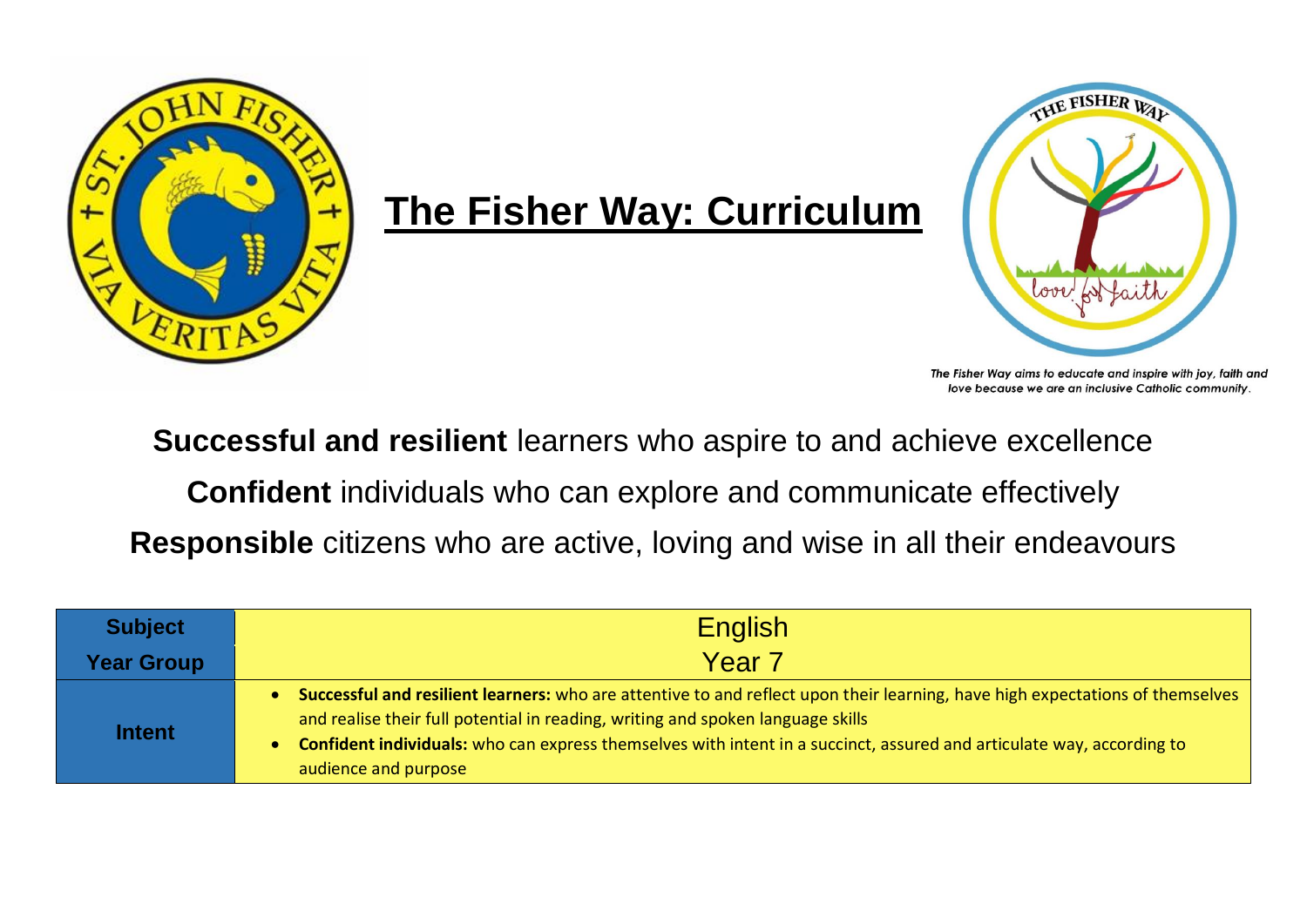|                         | Responsible citizens: who are discerning critical readers of fiction and non-fiction texts and whose analytical skills will allow<br>$\bullet$<br>them to interpret the ever more complex linguistic landscape and enable meaningful discussion of spiritual, moral, social<br>and cultural issues                                                                                                                                                                                                |                                                                                                                                                                                  |                                                                                                                                                                                                                                                  |  |
|-------------------------|---------------------------------------------------------------------------------------------------------------------------------------------------------------------------------------------------------------------------------------------------------------------------------------------------------------------------------------------------------------------------------------------------------------------------------------------------------------------------------------------------|----------------------------------------------------------------------------------------------------------------------------------------------------------------------------------|--------------------------------------------------------------------------------------------------------------------------------------------------------------------------------------------------------------------------------------------------|--|
| <b>Narrative</b>        | <b>Key questions:</b><br>All learners will be able to write with purpose and skill, effectively using language to get their point across. They will also be able to<br>analyse extracts and use new-found skills in PEE paragraph writing. Writing Mastery builds on the work done in KS2 relating to<br>comprehension skills, language terminology and word classes. The work on PEE paragraphs and language analysis sets them up<br>for GCSE standard work linking to Language Papers 1 and 2. |                                                                                                                                                                                  |                                                                                                                                                                                                                                                  |  |
| <b>Half term</b>        | Autumn 1                                                                                                                                                                                                                                                                                                                                                                                                                                                                                          | Spring 1                                                                                                                                                                         | Summer 1                                                                                                                                                                                                                                         |  |
|                         | Autumn 2                                                                                                                                                                                                                                                                                                                                                                                                                                                                                          | <b>Spring 2</b>                                                                                                                                                                  | Summer 2                                                                                                                                                                                                                                         |  |
| <b>Knowledge</b>        | <b>Victorian Literature</b>                                                                                                                                                                                                                                                                                                                                                                                                                                                                       | <b>Shakespeare</b>                                                                                                                                                               | <b>Modern Literature</b>                                                                                                                                                                                                                         |  |
| (topics                 | <b>Oliver Twist</b>                                                                                                                                                                                                                                                                                                                                                                                                                                                                               | <b>A Midsummer Night's Dreams</b>                                                                                                                                                | <b>Poetry Anthology</b>                                                                                                                                                                                                                          |  |
| studied)                | <b>Writing Mastery</b>                                                                                                                                                                                                                                                                                                                                                                                                                                                                            | <b>Writing Mastery</b>                                                                                                                                                           | <b>Writing Mastery</b>                                                                                                                                                                                                                           |  |
| <b>Key skills</b>       | Identify and evaluate linguistic methods used by writers<br>Consider effects of writers' methods on the reader<br>Examine links between text and context<br>writing in complete and full sentences along<br>with a range of punctuation and grammar<br><b>skills</b>                                                                                                                                                                                                                              | Examine links between text and context<br>Analyse language, form and structure<br>writing in complete and full sentences along<br>with a range of punctuation and grammar skills | Analyse language, form and structure<br>Examine links between text and context Consider<br>effects of writers' methods on the reader<br>writing in complete and full sentences along<br>with a range of punctuation and grammar<br><b>skills</b> |  |
| <b>Cultural capital</b> | Conventions of Victorian prose explored.                                                                                                                                                                                                                                                                                                                                                                                                                                                          | Biography of Shakespeare and                                                                                                                                                     | Conventions of poetry explored.                                                                                                                                                                                                                  |  |
|                         | Social/cultural context of individual novel                                                                                                                                                                                                                                                                                                                                                                                                                                                       | knowledge/understanding of the Elizabethan                                                                                                                                       | Social/cultural context of individual novel                                                                                                                                                                                                      |  |
|                         | explored.                                                                                                                                                                                                                                                                                                                                                                                                                                                                                         | era social/cultural context.                                                                                                                                                     | explored.                                                                                                                                                                                                                                        |  |